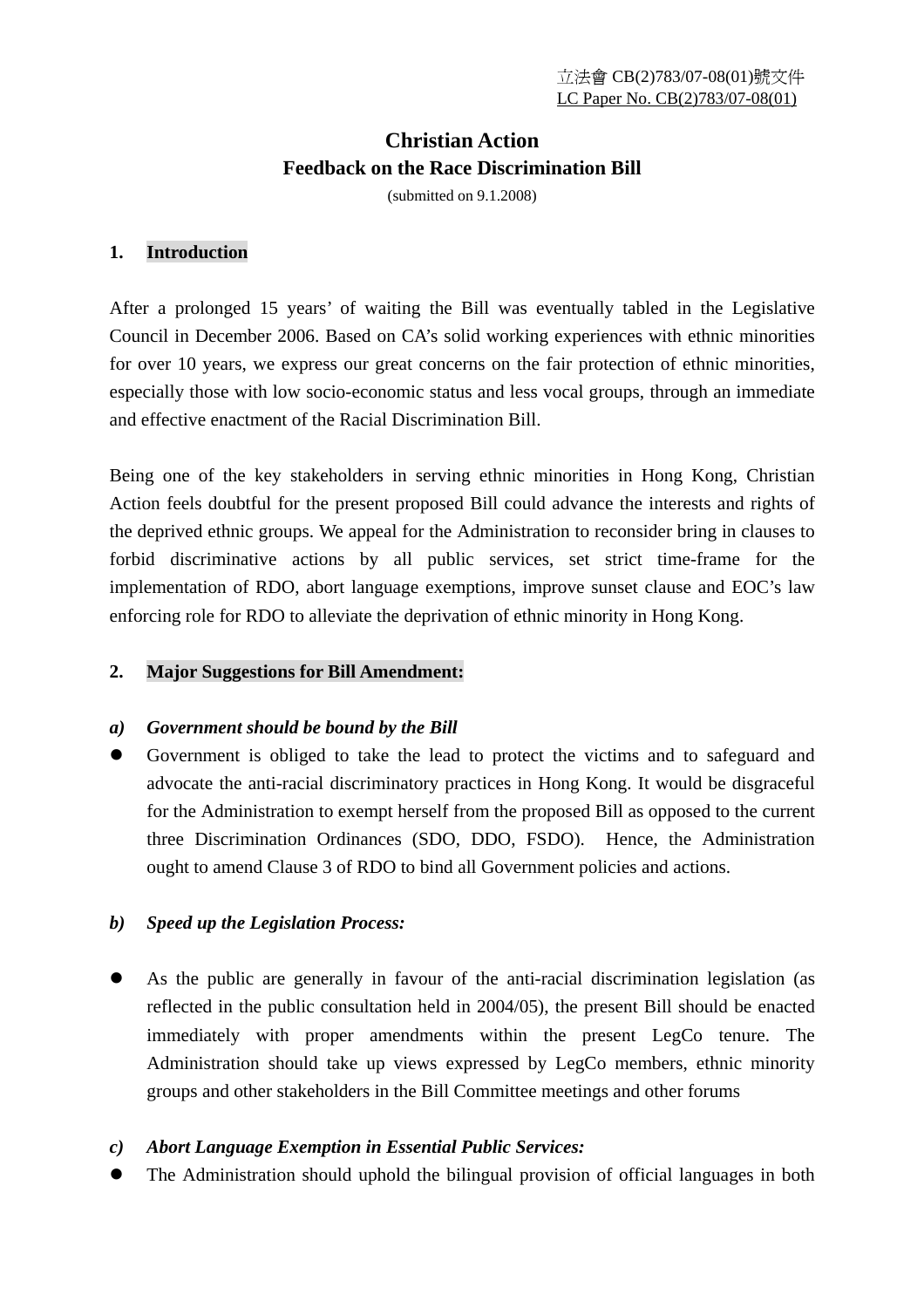Chinese and English in essential public services offered by Labour Department, Education Bureau, Health Department, Hospital Authority, Social Welfare Department and Immigration Department.

Officers of the above government departments and public bodies are not allowed to deny users' access to services on the basis of incompetence in mastering the usual working language as adopted by the departments..

#### *d) Clear Definition of Indirect Discrimination*

• To avoid ambiguity of indirect discrimination, it is vital to delineate a clear-cut definition of indirect discrimination should be adopted to ensure it is enforceable under the proposed RDO. For instance, it is unlawful for an employer not hiring an employee based on unreasonable skills demand other than genuine occupational skills, say requiring a cleaning worker with competence in reading and writing Chinese.

#### *e) Sunset Clause for Small/ Medium Enterprise*

3-year sunset clause for the small companies is too long. An eighteen month transition should be appropriate.

### *f) Power of Equal Opportunity Commission(EOC)*

EOC is charge with the duties to ensure the implementation of RDO. In our experience in dealing with complaints cases lodged by migrant domestic workers under the existing discrimination ordinances, it is not uncommon that the cases could not further proceed as the migrant workers have been forced to leave the territory as EOC fails to solicit visa extension on behalf of the complainants. It is thus recommended for EOC to take up more responsibility to support the visa extension of the complainants while investigation on a racial discrimination is in process.

#### **3) Other Suggestions for Core Improvements besides the Bill**

#### *a) Interpretation in Public Hospitals:*

At present, it is not considered as unlawful if public hospitals are unable to provide full interpretation service to non-Chinese speaking service users. It would be shameful if the public healthcare sector does not treat this "life and death" issue in a responsible manner. In particular, medical mistreatment, delayed treatment in A & E, and EM patients' reluctance and lack of trust in our public healthcare service due to their incapability in mastering Chinese and English. It is strongly recommended Hospital Authority to introduce immediate remedy